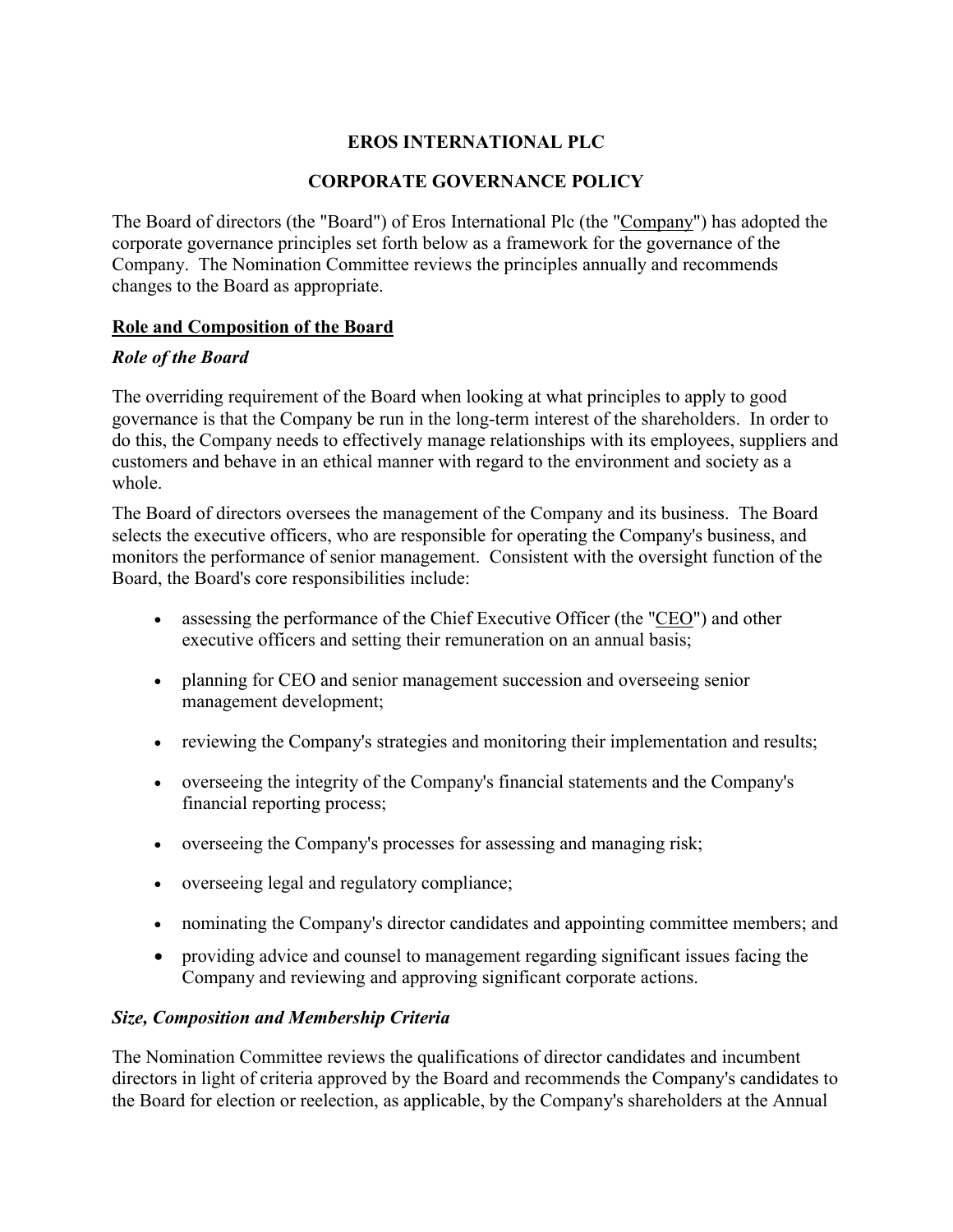General Meeting. The Board formally approves the Company's nominees for election or reelection, as applicable, to the Board at each Annual General Meeting. The Board shall be responsible for nominating members for election to the Board and for filling vacancies on the Board that may occur between Annual General Meetings.

All directors are required to submit themselves for re-election at the Annual General Meeting on a rotational basis, which ensures that each director is submitted for re-election approximately every three years.

The Board determines the appropriate size of the Board from time to time, within the range of two to twelve directors specified in the Company's Articles of Association. Upon the listing of the Company's shares with the New York Stock Exchange ("NYSE"), a majority of the Board will be made up of independent directors. An "independent" director is a director who meets NYSE definition of independence, as determined by the Board. The Board makes an affirmative determination regarding the independence of each director annually, based upon the recommendation of the Nomination Committee. In the event that a director becomes aware of any change in circumstances that may result in such director no longer being considered independent under the listing standards of the NYSE or under applicable law, the directors shall promptly inform the Chairman of the Nomination Committee.

The Board operates both formally, through Board and Committee meetings, and informally, through regular contact among directors and senior executives. There is a schedule of matters that are specifically reserved to the Board for its decision, including approval of interim and annual results, dividend policy, approval of circulars and listing particulars, matters relating to share capital, approval of major capital expenditure and investments. The Nomination Committee considers and makes recommendations to the Board regarding the size, structure, composition and functioning of the Board. In addition, the Nomination Committee is responsible for establishing processes and procedures for the selection and nomination of directors, and for developing and recommending Board membership criteria to the Board for approval and periodically reviewing these criteria. The Board's criteria include personal and professional integrity; a record of exceptional ability and judgment; ability and willingness to participate fully and work constructively in Board activities, including active participation in meetings of the Board and its committees; interest, capacity and willingness, in conjunction with the other members of the Board, to serve the interests of the Company's shareholders; reasonable knowledge of the fields of the Company's operations, as well as familiarity with the principles of corporate governance; expertise to serve on one or more committees of the Board; and absence of any personal or professional relationships that would adversely affect the individual's ability to serve the Company's best interests and those of the Company's shareholders. In addition, the Nomination Committee seeks candidates who possess the following skills: the ability to contribute to the variety of opinions, perspectives, personal and professional experiences and backgrounds, as well as other differentiating characteristics represented by the members of the Board; a desire to contribute positively to the existing tone and collaborative culture among the Board members; and professional and personal experiences and expertise relevant to achievement of the Company's strategic objectives.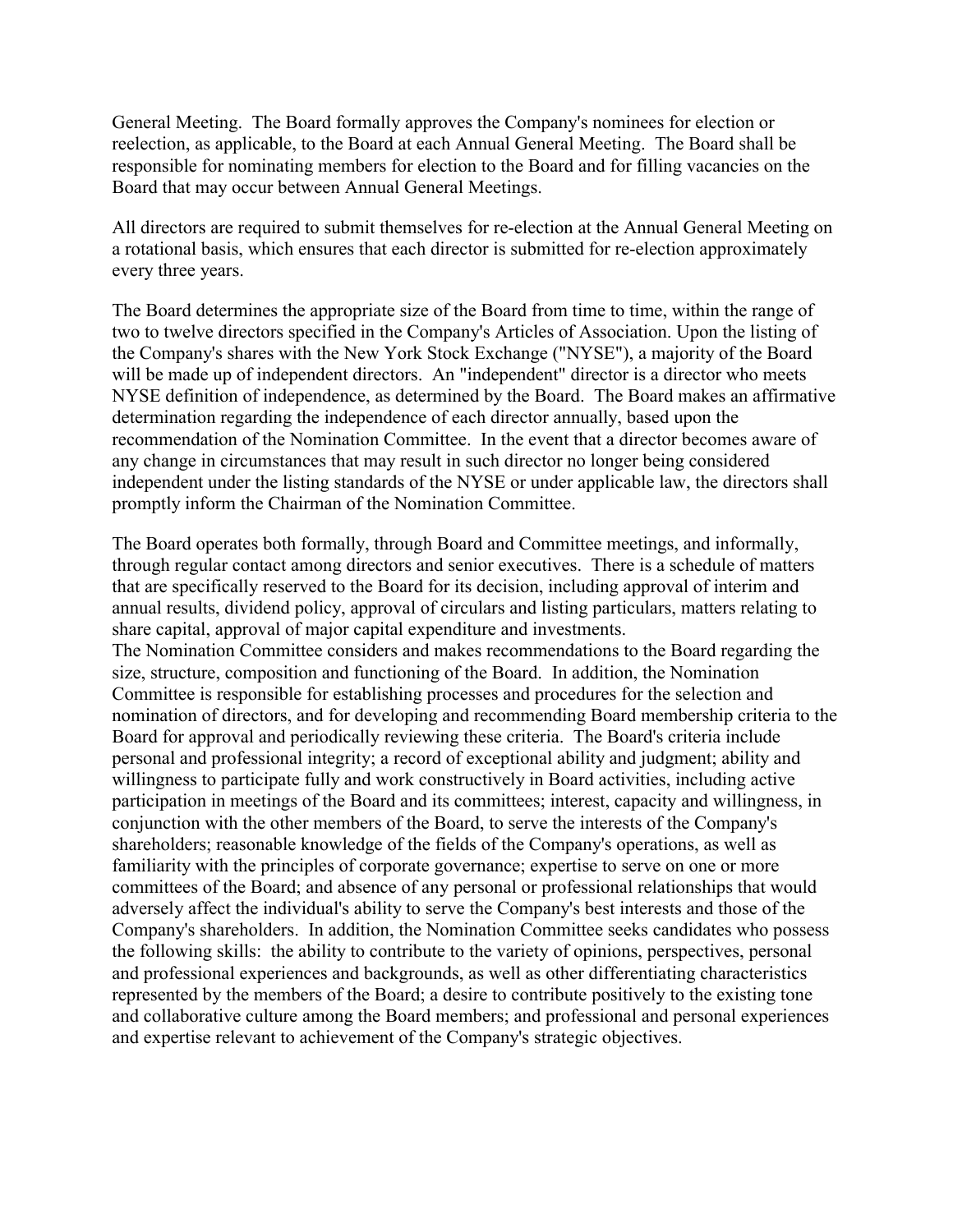The Nomination Committee considers these criteria in the context of the perceived needs of the Board as whole and seeks to achieve a diversity of occupational and personal backgrounds on the Board.

### **Functioning of the Board**

### *Committees*

The Board has three standing committees: Audit, Nomination and Remuneration.

The Audit, Nomination and Remuneration Committees consist solely of independent directors. In addition, directors who serve on the Audit Committee must meet additional, heightened independence criteria applicable to Audit Committee members under NYSE requirements.

The Board may also establish and maintain other committees from time to time as it deems necessary and appropriate.

# *Assignment of Committee Members*

The Nomination Committee considers and makes recommendations to the Board regarding committee size, structure, composition and functioning. Committee members and chairpersons are recommended to the Board by the Nomination Committee and appointed by the full Board.

# *Responsibilities*

Each standing committee operates under a written charter that sets forth the purposes and responsibilities of the committee as well as qualifications for committee membership. Each standing committee assesses the adequacy of its charter annually and recommends changes to the Board as appropriate. All committees report regularly to the full Board with respect to their activities.

# *Distribution and Review of Board Materials*

Board materials related to agenda items are provided to directors sufficiently in advance of Board and Committee meetings to allow directors to review and prepare for discussion of the items at the meeting. Directors should review such materials in advance of the meetings. In some cases, due to timing or the sensitive nature of an issue, materials are presented only at the Board meeting.

# *Meetings*

The Board holds regularly scheduled meetings throughout the year and holds additional meetings as necessary to carry out its responsibilities. Directors are expected to attend Board meetings and meetings of the Board committees on which they serve.

### *Executive Sessions*

The non-management directors shall meet regularly in executive session without management present. If the non-management directors include directors who are not independent, the independent directors shall meet in executive session at least annually.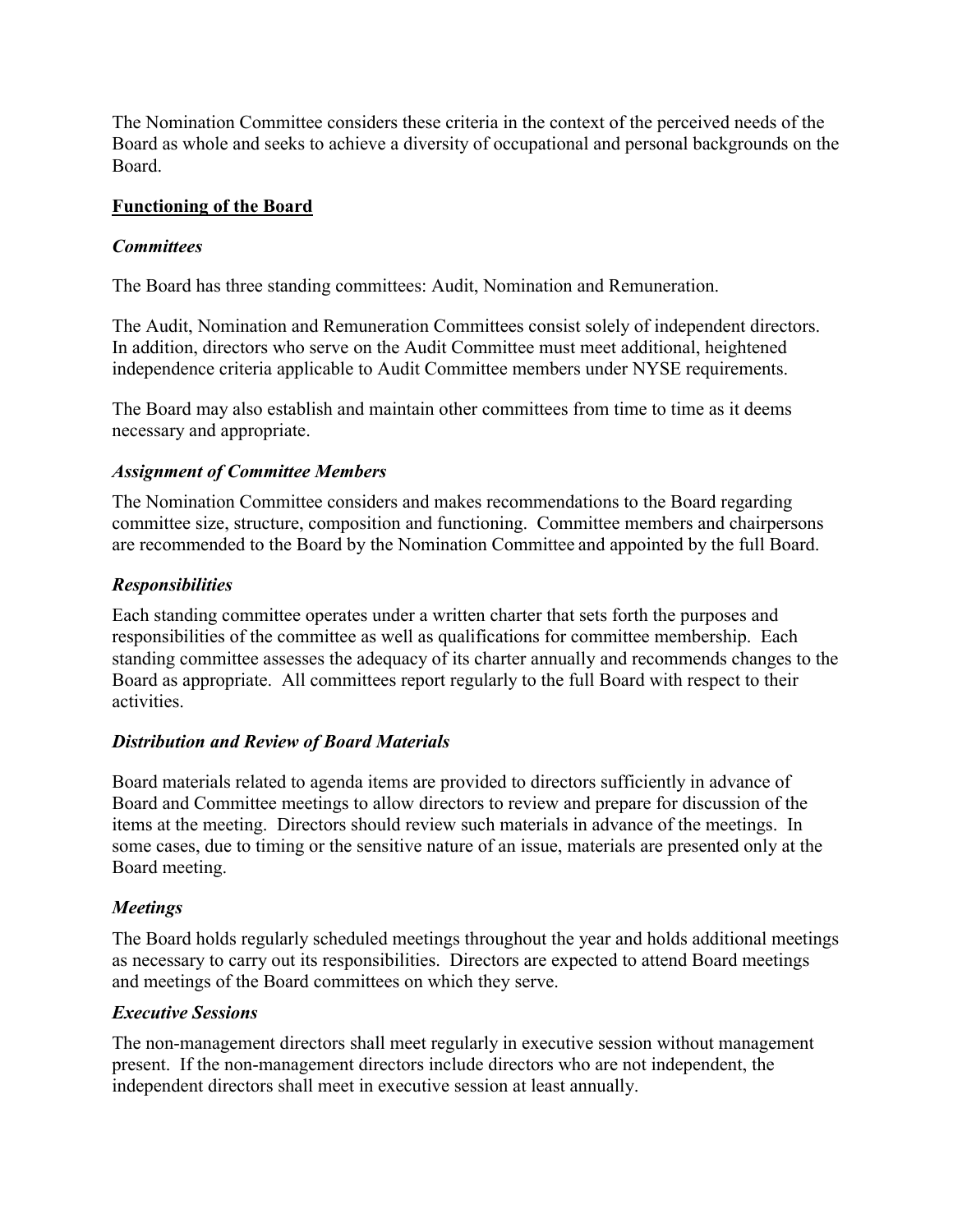### *Attendance at Annual General Meeting*

Directors are expected to attend the Annual General Meeting absent unusual circumstances.

### **Director Access to Management and Independent Advisors**

At the invitation of the Board, members of senior management may attend Board meetings or portions of meetings for the purpose of presenting matters to the Board and participating in discussions. Directors also have full and free access to other members of management and to employees of the Company.

The Board has the authority to retain such outside counsel, experts and other advisors as it determines appropriate to assist it in the performance of its functions. The Audit, Nomination and Remuneration Committees have similar authority to retain outside advisors as it determines appropriate to assist it in the performance of its functions.

### **Director Compensation**

The Remuneration Committee annually reviews the remuneration of directors. Director remuneration is set by the Board based upon the recommendation of the Remuneration Committee. Executive directors do not receive remuneration for service on the Board.

# **Director Orientation and Continuing Education**

The Company has an orientation process for Board members that is designed to familiarize new directors with various aspects of the Company's business, including the Company's strategy, operations, finances, risk management processes, compliance program and governance practices. The Board encourages directors to participate in education programs to assist them in performing their responsibilities as directors.

# **Board and Committee Performance Evaluations**

The Board conducts an annual self-evaluation to assess its performance. The Audit, Nomination and Remuneration Committees conduct annual self-evaluations to assess their performance. The Nomination Committee is responsible for developing, administering and overseeing processes for conducting evaluations.

### **Management Succession Planning**

The Board is responsible for oversight of succession planning for certain senior management positions. At least annually, the Board reviews succession planning and management development, including recommendations and evaluations of potential successors to fill these positions. The succession planning process includes consideration of candidates who could assume the position of CEO in the event that he or she unexpectedly becomes unable to perform the duties of this position.

The Remuneration Committee is responsible for setting annual and long-term performance goals for the CEO, evaluating the CEO's performance against those goals, and setting the CEO's